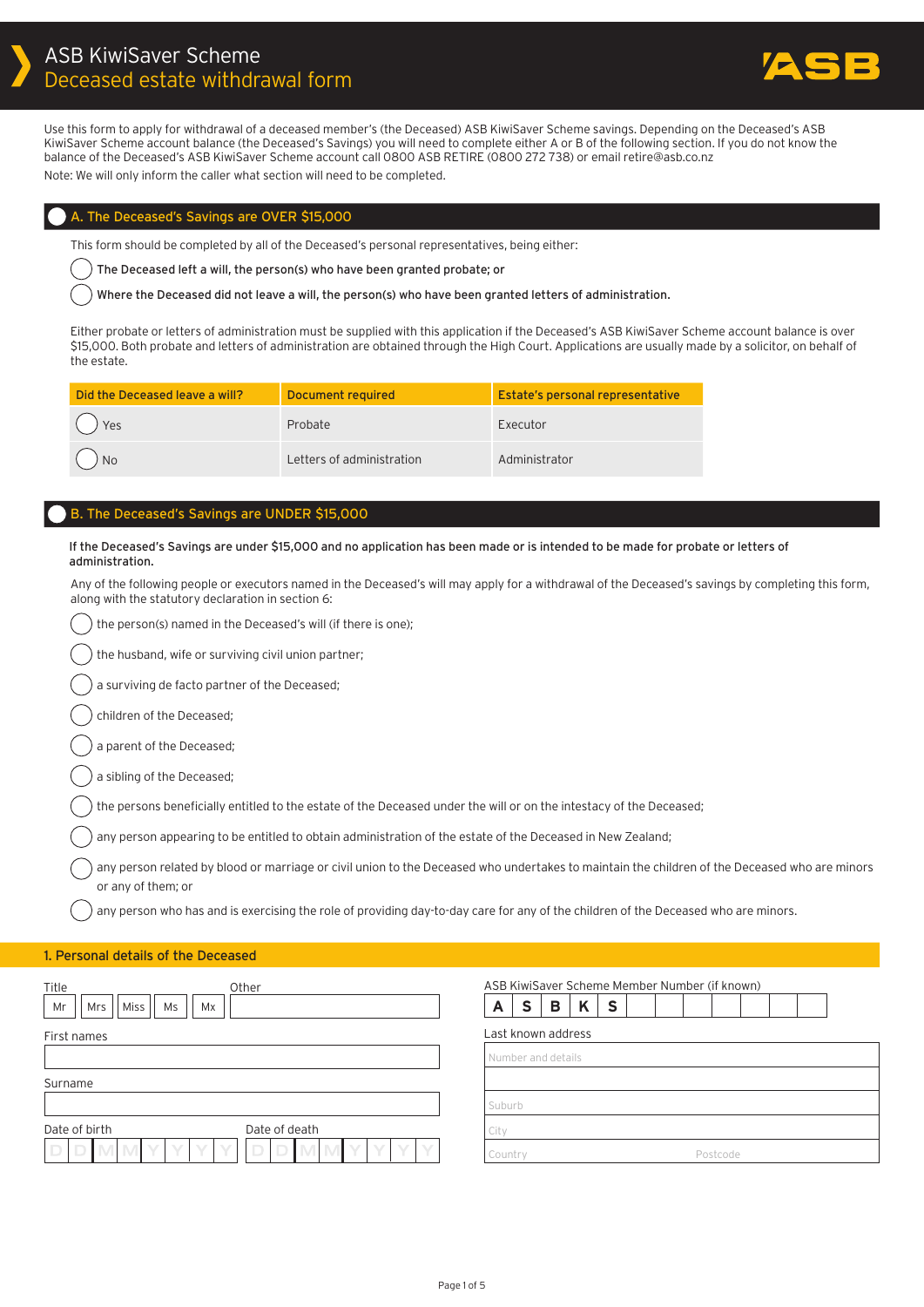#### 2. Personal representative details

| Personal representative 1                                                 | Personal representative 2                                                 |
|---------------------------------------------------------------------------|---------------------------------------------------------------------------|
| Other<br>Title<br>Miss<br>Ms<br>Mrs<br>Mx<br>Mr<br>First names<br>Surname | Other<br>Title<br>Miss<br>Mrs<br>Ms<br>Mr<br>Mx<br>First names<br>Surname |
| Relationship to the Deceased                                              | Relationship to the Deceased                                              |
| Date of birth<br>Telephone<br>V<br>Email                                  | Date of birth<br>Telephone<br>Email                                       |
| Postal address<br>Number and details                                      | Postal address<br>Number and details                                      |
| Suburb<br>City<br>Postcode<br>Country                                     | City<br>Suburb<br>Postcode<br>Country                                     |
| Job title                                                                 | Job title                                                                 |
| Employer                                                                  | Employer                                                                  |
| Industry of employment                                                    | Industry of employment                                                    |

## 3. Withdrawal details

I/We request that the withdrawal proceeds are paid to the following bank account (please attach a pre-printed or bank-verified deposit slip): Bank account name Bank account number

| <u>Durin uccount nume</u>                                              | <b>DUTIN GCCOUTE HUITIDEL</b> |  |  |  |  |  |  |  |  |
|------------------------------------------------------------------------|-------------------------------|--|--|--|--|--|--|--|--|
|                                                                        |                               |  |  |  |  |  |  |  |  |
| Please complete the following if paying to more than one bank account: |                               |  |  |  |  |  |  |  |  |
| Bank account name                                                      | Bank account number           |  |  |  |  |  |  |  |  |
|                                                                        |                               |  |  |  |  |  |  |  |  |

This bank account must be in the name of the estate, solicitor's trust account or the personal representative or representatives. If paying to more than two bank accounts, please use another copy of this form.

## 4. Identity and address verification of personal representative or representatives

To proceed with this withdrawal request we need to verify the identity and address details of all personal representatives listed on this form. Please see the following tables for information on the documents to be provided.

If you are unsure what you need to provide, or if you have any questions, please call us on 0800 ASB RETIRE (0800 272 738).

## **Identification**

|                  | <b>Primary Identification Document</b>                                                           | <b>Secondary Identification Document</b>                                                                                                                                                                                                                                                                                                                                                                                                                     |
|------------------|--------------------------------------------------------------------------------------------------|--------------------------------------------------------------------------------------------------------------------------------------------------------------------------------------------------------------------------------------------------------------------------------------------------------------------------------------------------------------------------------------------------------------------------------------------------------------|
| Set One          | Passport (NZ or overseas*)<br>$\checkmark$<br>New Zealand Firearms Licence<br>$\checkmark$       | Not Required                                                                                                                                                                                                                                                                                                                                                                                                                                                 |
| Set Two          | New Zealand driver licence<br>$\checkmark$                                                       | $\checkmark$ Non-ASB credit card (with matching signature and embossed name)<br>$\checkmark$ Non-ASB Debit card (with matching signature and embossed name)<br>SuperGold card<br>$\checkmark$<br>$\checkmark$ Non-ASB bank statement<br>$\checkmark$ Government agency correspondence                                                                                                                                                                        |
| <b>Set Three</b> | Birth certificate (NZ or overseas*)<br>$\checkmark$<br>Citizenship certificate (NZ or overseas*) | $\checkmark$ New Zealand driver licence<br>$\checkmark$ Overseas driver licence (with photo) with an English translation<br>(if required) and accompanied by an International Driving Permit<br>$\checkmark$ 18+ card or Kiwi Access card<br>$\checkmark$ New Zealand Armed Forces ID<br>New Zealand Police ID<br>$\checkmark$<br>$\checkmark$ SuperGold card (with photo)<br>$\checkmark$ Student ID (from NZ institutions only) with photo (under 18 only) |

\*If you supply an overseas passport, citizenship certificate or birth certificate, please also provide a copy of your residency documents. Any documents not in English need to be accompanied by an independent and certified English translation.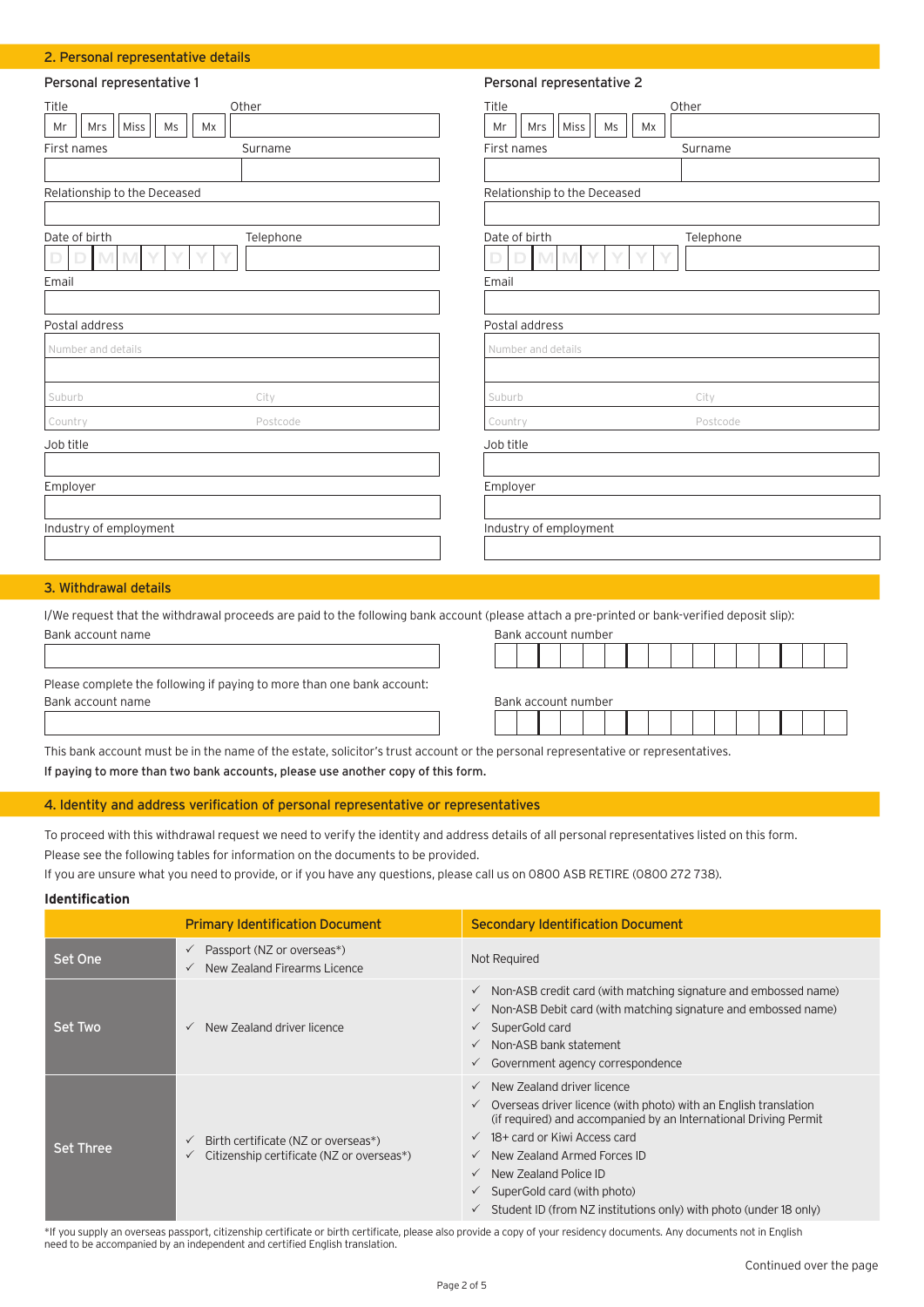## **Proof of address**

- These documents should be no more than 12 months old.
- Must show your current residential address.

| One item from the list below                                                                                                                                                                                                                                                                                                                                                                                                                                            | Important notes                                                                                                                                                                                                                                                                                                                                                                 |
|-------------------------------------------------------------------------------------------------------------------------------------------------------------------------------------------------------------------------------------------------------------------------------------------------------------------------------------------------------------------------------------------------------------------------------------------------------------------------|---------------------------------------------------------------------------------------------------------------------------------------------------------------------------------------------------------------------------------------------------------------------------------------------------------------------------------------------------------------------------------|
| $\checkmark$ Non-ASB Bank statements or correspondence<br>$\checkmark$ Government agency correspondence<br>$\checkmark$ Non-ASB registered KiwiSaver or superannuation scheme correspondence<br>$\checkmark$ IRD correspondence<br>$\checkmark$ Current non-ASB insurance policy (house or contents)<br>$\checkmark$ Local authority rates or water bill<br>$\checkmark$ Utility bill (gas, power, fixed phone line, internet, SKY TV, On-account mobile phone)         | • Posted and digital copies of these documents are acceptable.<br>• Utility bills and local authority bills sent to a PO Box are<br>acceptable as long as your physical address is included on<br>the statement and there is a fixed service provided to that<br>address.<br>On-account mobile phone statements do not need to contain<br>$\bullet$<br>a fixed service address. |
| $\checkmark$ Signed tenancy or lease agreement<br>$\checkmark$ Driver licence containing address (this must be a current (not expired) driver licence<br>from New Zealand, Australia or the United Kingdom that contains your current<br>residential address)<br>$\checkmark$ Correspondence from a recognised retirement home (must confirm you reside at the<br>rest home/facility and be from a recognised Ministry of Health certified retirement<br>home provider) | • Documents must be originals.<br>• A tenancy or lease agreement must be signed by both the<br>tenant(s) and landlord.                                                                                                                                                                                                                                                          |

If you are unable to provide the required documents, or if you have any questions, please call us on 0800 ASB RETIRE (0800 272 738), visit your nearest ASB branch or contact your ASB Relationship Manager.

### **Certifying your identity and address documents**

If you are submitting this form at an ASB Branch, an ASB Staff member can sight your original documents and take copies to attach to the form. Alternatively, all evidence provided must be certified photocopies of your original documents.

| Eligible persons with the legal authority to certify documents*                                                                                                                                                                                                                                                                                                                                                                                                    | Important notes                                                                                                                                                                                                                                                                                                                                                                                                                                                                                                                                         |
|--------------------------------------------------------------------------------------------------------------------------------------------------------------------------------------------------------------------------------------------------------------------------------------------------------------------------------------------------------------------------------------------------------------------------------------------------------------------|---------------------------------------------------------------------------------------------------------------------------------------------------------------------------------------------------------------------------------------------------------------------------------------------------------------------------------------------------------------------------------------------------------------------------------------------------------------------------------------------------------------------------------------------------------|
| • A lawyer (as defined in the Lawyers and Conveyancers Act 2006)<br>• A chartered accountant (within the meaning of section 19 of the New Zealand Institute<br>of Chartered Accountants Act 1996)<br>$\cdot$ A notary public<br>• A justice of the peace<br>• A registered medical doctor<br>• An Honorary Consul at a New Zealand Consular office<br>• If overseas, a person authorised by law in that country to take statutory declarations or<br>equivalent.** | • Certified documents may be posted to ASB or presented to a<br>branch.<br>• Electronic scans can be accepted only if sent directly from the<br>eligible person performing the certification.<br>• Certifications must be carried out no earlier than three<br>months prior to the date the form is completed.<br>• The eligible person must be over 16 years of age, must not be<br>related to the customer, must not live at the same address as<br>the customer, and must not be involved in the transaction or<br>business requiring certification. |

\*This list is not exhaustive, please contact ASB for further guidance

\*\*Additional requirements exist for some overseas countries, please contact ASB for further guidance

#### The eligible person who certifies your documents must include:

- Their full name, signature, the date and their qualification or occupation which makes them eligible to certify.
- The following statement on all certified copies of **photographic identity**: "I certify this is a true copy of the original document and the document provided presents a true and correct likeness of the individual named".
- The following statement on certified copies of **all other forms of evidence**: "I certify that this is a true copy of the original documents".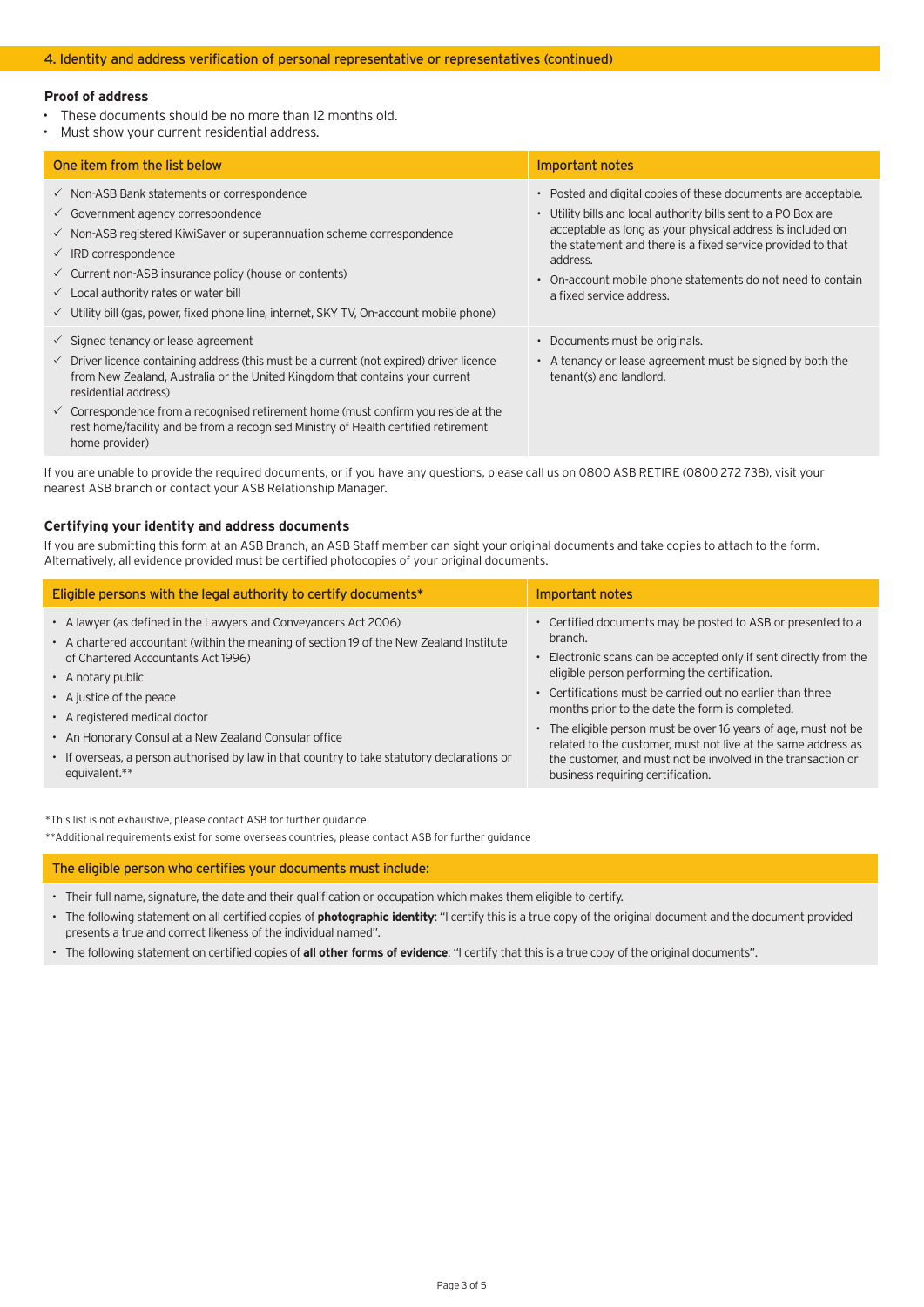#### 5. Required documents

Before you submit this application, please ensure you supply the following documents (please tick):

| A. The Deceased's account balance is OVER \$15,000                                                                                                                                | B. The Deceased's account balance is UNDER \$15,000                                                                                                                   |
|-----------------------------------------------------------------------------------------------------------------------------------------------------------------------------------|-----------------------------------------------------------------------------------------------------------------------------------------------------------------------|
| ASB KiwiSaver Scheme account is over \$15,000; or<br>ASB KiwiSaver Scheme account is under \$15,000 and probate or<br>letters of administration have been obtained (please tick): | ASB KiwiSaver Scheme account is under \$15,000 and no probate or<br>letters of administration have been obtained (please tick):                                       |
| A certified copy of the full death certificate of the Deceased member.                                                                                                            | A certified copy of the full death certificate of the Deceased member.                                                                                                |
| Certified copy of probate or letters of administration.                                                                                                                           | Certified copy of the Deceased's will (if there is one).                                                                                                              |
| Completed and signed statutory declaration in section 6.                                                                                                                          | Certified copy of evidence of the relationship to the Deceased (e.g.<br>marriage or birth certificate).                                                               |
| Certified ID documents set out in section 4.                                                                                                                                      | Completed and signed statutory declaration in section 6.                                                                                                              |
| Pre-printed or bank-verified deposit slip (must be in the name of the<br>estate, the solicitor's trust account or the personal representative or                                  | Certified ID documents set out in section 4.                                                                                                                          |
| representatives).                                                                                                                                                                 | Pre-printed or bank-verified deposit slip (must be in the name of the<br>estate, the solicitor's trust account or the personal representative or<br>representatives). |

#### What is a certified copy?

This means that a justice of the peace or solicitor or any other person authorised to take a Statutory Declaration in NZ must certify that the copies being provided are true and correct copies of the original document. To do this, any copied document must have the statement: "I certify that I have sighted the original document and this is a true and correct copy" (stamped or written on the copy) and must be signed by the justice of the peace or solicitor.

#### 6. Statutory declaration (to be completed by each personal representative)

## A new form needs to completed if there are more than two personal representatives.

| Personal representative 1:                                  | Personal representative 2:                                  |
|-------------------------------------------------------------|-------------------------------------------------------------|
|                                                             |                                                             |
| (insert name of personal representative making declaration) | (insert name of personal representative making declaration) |
| of                                                          | οf                                                          |
| (insert city and occupation of person making declaration)   | (insert city and occupation of person making declaration)   |
| Relationship to the Deceased                                | Relationship to the Deceased                                |
| Do solemnly and sincerely declare:                          |                                                             |

1. The information on this application is true and correct.

2. In consideration of ASB Group Investments Limited ("ASBGI") paying out the Deceased's Savings as requested, I/we personally undertake to indemnify ASBGI and Public Trust against any claims, losses or liabilities that may be incurred or suffered by ASBGI and Public Trust by reason of ASBGI and Public Trust relying on the above information and releasing the Deceased's Savings as requested.

### 3. To the best of my knowledge and belief, while the Deceased has been a KiwiSaver member (please tick one):

- New Zealand has been the Deceased's principal place of residence at all times; or
	- New Zealand has been the Deceased's principal place of residence for the following period(s):

| Account Balance under \$15,000 and the Deceased left a will                                                                                                                                                                 | Account Balance under \$15,000 and the Deceased DID NOT leave a will                                                                                                                                 |
|-----------------------------------------------------------------------------------------------------------------------------------------------------------------------------------------------------------------------------|------------------------------------------------------------------------------------------------------------------------------------------------------------------------------------------------------|
| I am the executor named in the will of the Deceased.<br>$\mathcal{A}_{\cdot}$<br>I confirm that I do not intend to apply for administration of the<br>5.<br>Deceased's estate, nor do I know of any person likely to do so. | I am a person entitled to obtain administration of the estate of the<br>4.<br>Deceased in New Zealand.<br>I have made a search to see whether the Deceased left a will but cannot<br>5.              |
| I apply to ASBGI to pay the balance held in the Deceased's ASB<br>6.<br>KiwiSaver Scheme account identified above (the Deceased's<br>Savings) directly to the above address or bank account.                                | find one and believe that the Deceased died intestate.<br>I confirm that I do not intend to apply for administration of the<br>6.<br>Deceased's estate, nor do I know of any person likely to do so. |
|                                                                                                                                                                                                                             | I apply to ASBGI to pay the balance held in the Deceased's ASB<br>KiwiSaver Scheme account identified above (the Deceased's Savings)<br>directly to the above address or bank account.               |

Continued over the page